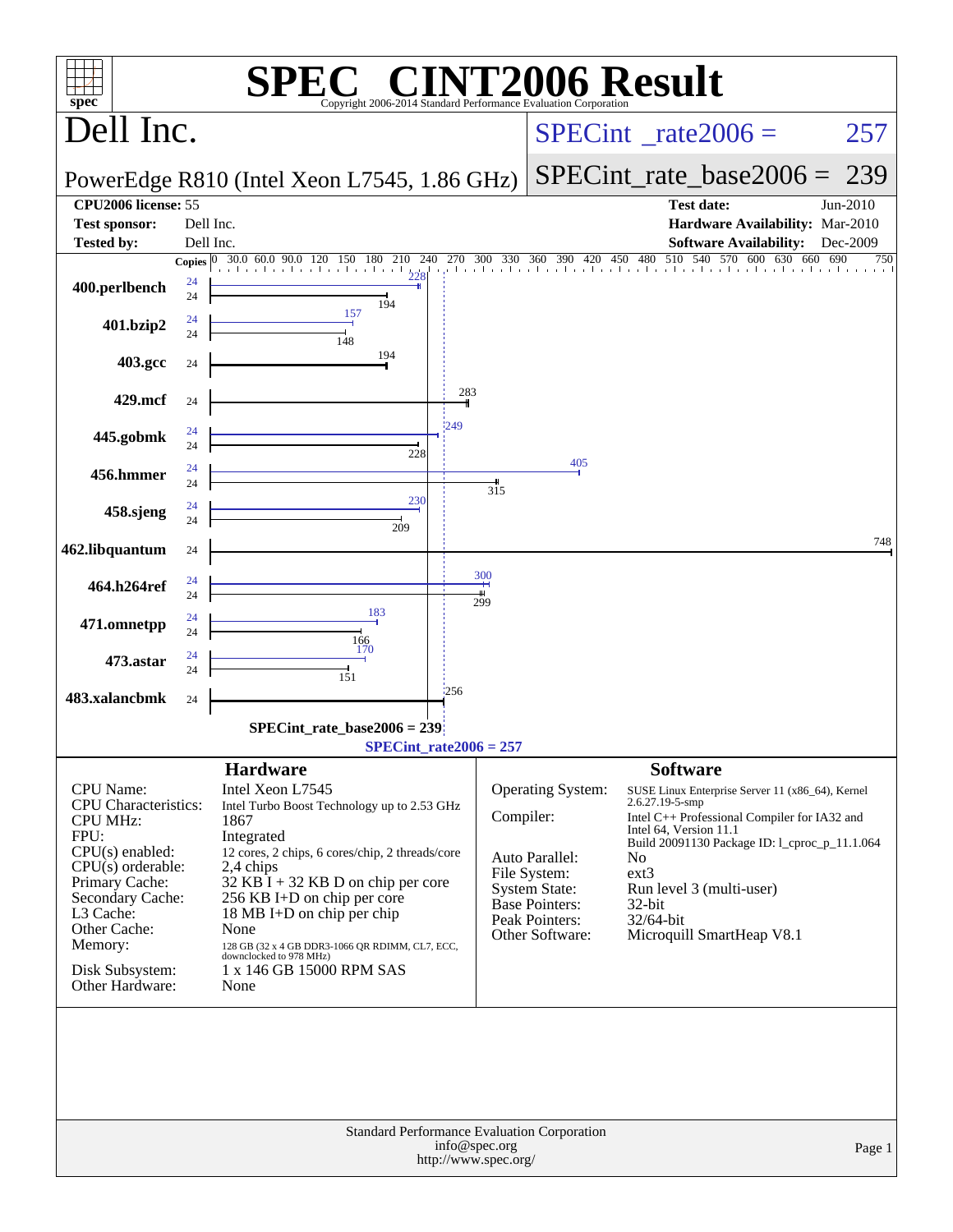

## Dell Inc.

#### SPECint rate $2006 = 257$

PowerEdge R810 (Intel Xeon L7545, 1.86 GHz)

[SPECint\\_rate\\_base2006 =](http://www.spec.org/auto/cpu2006/Docs/result-fields.html#SPECintratebase2006) 239

#### **[CPU2006 license:](http://www.spec.org/auto/cpu2006/Docs/result-fields.html#CPU2006license)** 55 **[Test date:](http://www.spec.org/auto/cpu2006/Docs/result-fields.html#Testdate)** Jun-2010

**[Test sponsor:](http://www.spec.org/auto/cpu2006/Docs/result-fields.html#Testsponsor)** Dell Inc. **[Hardware Availability:](http://www.spec.org/auto/cpu2006/Docs/result-fields.html#HardwareAvailability)** Mar-2010 **[Tested by:](http://www.spec.org/auto/cpu2006/Docs/result-fields.html#Testedby)** Dell Inc. **[Software Availability:](http://www.spec.org/auto/cpu2006/Docs/result-fields.html#SoftwareAvailability)** Dec-2009

#### **[Results Table](http://www.spec.org/auto/cpu2006/Docs/result-fields.html#ResultsTable)**

|                  | <b>Base</b>   |                |            |                |            |                                                                                                          |       | <b>Peak</b>   |                |              |                |              |                |              |
|------------------|---------------|----------------|------------|----------------|------------|----------------------------------------------------------------------------------------------------------|-------|---------------|----------------|--------------|----------------|--------------|----------------|--------------|
| <b>Benchmark</b> | <b>Copies</b> | <b>Seconds</b> | Ratio      | <b>Seconds</b> | Ratio      | <b>Seconds</b>                                                                                           | Ratio | <b>Copies</b> | <b>Seconds</b> | <b>Ratio</b> | <b>Seconds</b> | <b>Ratio</b> | <b>Seconds</b> | <b>Ratio</b> |
| 400.perlbench    | 24            | 1207           | 194        | 1209           | 194        | 1211                                                                                                     | 194   | 24            | 1016           | 231          | 1030           | 228          | 1026           | 228          |
| 401.bzip2        | 24            | 1560           | 148        | 1563           | 148        | 1560                                                                                                     | 148   | 24            | 1479           | 157          | 1477           | 157          | 1476           | 157          |
| $403.\text{gcc}$ | 24            | 1004           | 192        | 998            | 194        | 993                                                                                                      | 195   | 24            | 1004           | 192          | 998            | 194          | 993            | 195          |
| $429$ .mcf       | 24            | 774            | 283        | 778            | 281        | 772                                                                                                      | 283   | 24            | 774            | 283          | 778            | 281          | 772            | 283          |
| $445$ .gobmk     | 24            | 1102           | 228        | 1106           | 228        | 1103                                                                                                     | 228   | 24            | 1011           | 249          | 1011           | 249          | 1007           | 250          |
| 456.hmmer        | 24            | 715            | 313        | 712            | 315        | 709                                                                                                      | 316   | 24            | 553            | 405          | 553            | 405          | 552            | 406          |
| $458$ .sjeng     | 24            | 1387           | 209        | 1385           | <b>210</b> | 1386                                                                                                     | 209   | 24            | 1265           | 229          | 1265           | 230          | 1263           | 230          |
| 462.libquantum   | 24            | 665            | 748        | 665            | 747        | 665                                                                                                      | 748   | 24            | 665            | 748          | 665            | 747          | 665            | 748          |
| 464.h264ref      | 24            | 1778           | 299        | 1767           | 301        | 1795                                                                                                     | 296   | 24            | 1771           | 300          | 1735           | 306          | 1771           | <b>300</b>   |
| 471.omnetpp      | 24            | 906            | <b>166</b> | 905            | 166        | 907                                                                                                      | 165   | 24            | 821            | 183          | 820            | 183          | 819            | 183          |
| $473$ . astar    | 24            | 1110           | 152        | 1117           | 151        | 1117                                                                                                     | 151   | 24            | 990            | 170          | 992            | 170          | 990            | <b>170</b>   |
| 483.xalancbmk    | 24            | 646            | 256        | 646            | 256        | 648                                                                                                      | 255   | 24            | 646            | 256          | 646            | 256          | 648            | 255          |
|                  |               |                |            |                |            | Results appear in the order in which they were run. Bold underlined text indicates a median measurement. |       |               |                |              |                |              |                |              |

#### **[Submit Notes](http://www.spec.org/auto/cpu2006/Docs/result-fields.html#SubmitNotes)**

The config file option 'submit' was used. numactl was used to bind copies to the cores

#### **[Operating System Notes](http://www.spec.org/auto/cpu2006/Docs/result-fields.html#OperatingSystemNotes)**

'ulimit -s unlimited' was used to set the stacksize to unlimited prior to run

#### **[Platform Notes](http://www.spec.org/auto/cpu2006/Docs/result-fields.html#PlatformNotes)**

 vm.zone\_reclaim\_mode = 1 in /etc/sysctl.conf file BIOS Settings: Power Management = Maximum Performance (Default = Active Power Controller)

#### **[General Notes](http://www.spec.org/auto/cpu2006/Docs/result-fields.html#GeneralNotes)**

Binaries were compiled on SLES 10 with Binutils 2.18.50.0.7.20080502

## **[Base Compiler Invocation](http://www.spec.org/auto/cpu2006/Docs/result-fields.html#BaseCompilerInvocation)**

[C benchmarks](http://www.spec.org/auto/cpu2006/Docs/result-fields.html#Cbenchmarks): [icc -m32](http://www.spec.org/cpu2006/results/res2010q3/cpu2006-20100803-12832.flags.html#user_CCbase_intel_icc_32bit_5ff4a39e364c98233615fdd38438c6f2)

[C++ benchmarks:](http://www.spec.org/auto/cpu2006/Docs/result-fields.html#CXXbenchmarks) [icpc -m32](http://www.spec.org/cpu2006/results/res2010q3/cpu2006-20100803-12832.flags.html#user_CXXbase_intel_icpc_32bit_4e5a5ef1a53fd332b3c49e69c3330699)

> Standard Performance Evaluation Corporation [info@spec.org](mailto:info@spec.org) <http://www.spec.org/>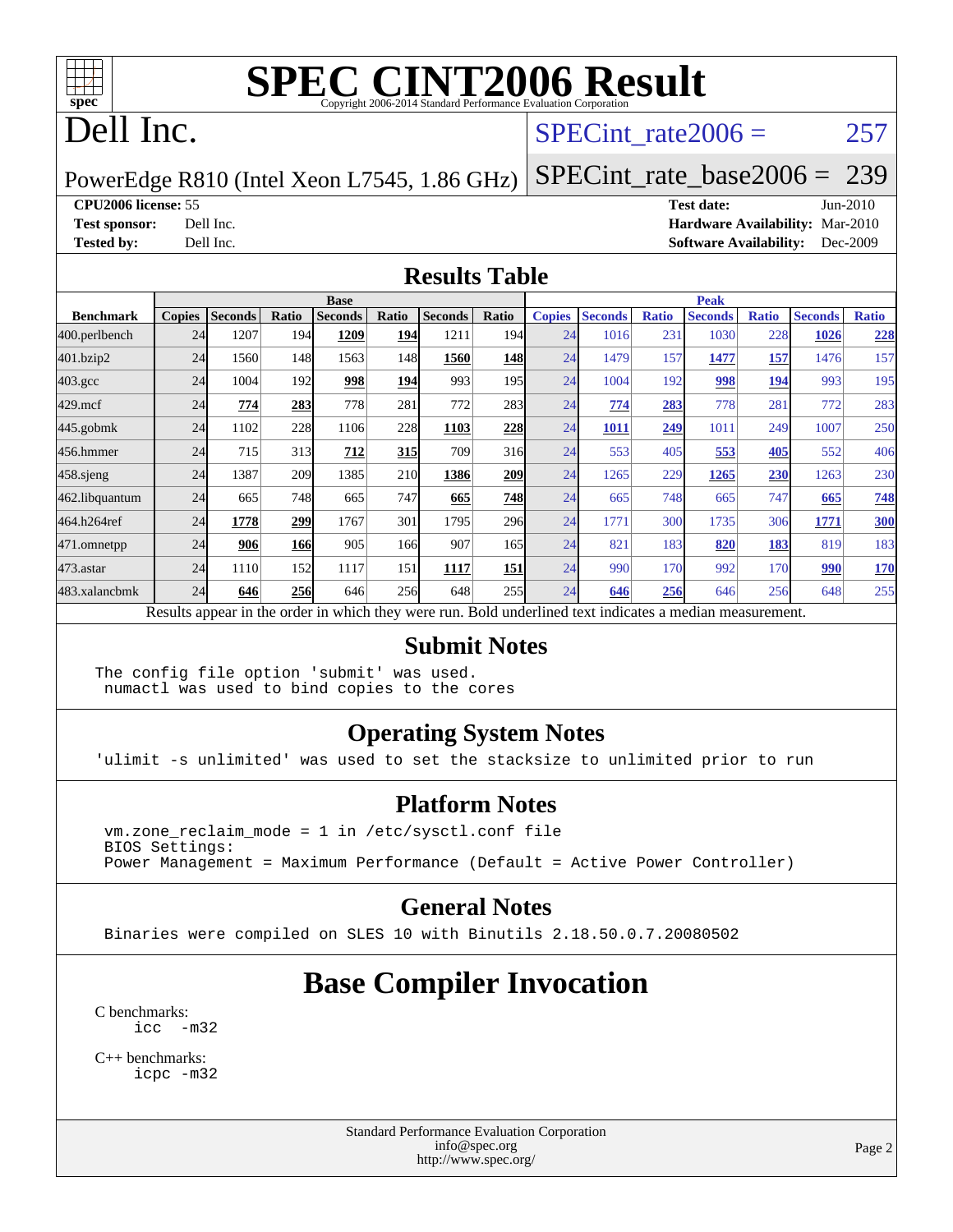

# Dell Inc.

SPECint rate $2006 = 257$ 

[SPECint\\_rate\\_base2006 =](http://www.spec.org/auto/cpu2006/Docs/result-fields.html#SPECintratebase2006) 239

PowerEdge R810 (Intel Xeon L7545, 1.86 GHz)

**[CPU2006 license:](http://www.spec.org/auto/cpu2006/Docs/result-fields.html#CPU2006license)** 55 **[Test date:](http://www.spec.org/auto/cpu2006/Docs/result-fields.html#Testdate)** Jun-2010 **[Test sponsor:](http://www.spec.org/auto/cpu2006/Docs/result-fields.html#Testsponsor)** Dell Inc. **[Hardware Availability:](http://www.spec.org/auto/cpu2006/Docs/result-fields.html#HardwareAvailability)** Mar-2010 **[Tested by:](http://www.spec.org/auto/cpu2006/Docs/result-fields.html#Testedby)** Dell Inc. **[Software Availability:](http://www.spec.org/auto/cpu2006/Docs/result-fields.html#SoftwareAvailability)** Dec-2009

### **[Base Portability Flags](http://www.spec.org/auto/cpu2006/Docs/result-fields.html#BasePortabilityFlags)**

 400.perlbench: [-DSPEC\\_CPU\\_LINUX\\_IA32](http://www.spec.org/cpu2006/results/res2010q3/cpu2006-20100803-12832.flags.html#b400.perlbench_baseCPORTABILITY_DSPEC_CPU_LINUX_IA32) 462.libquantum: [-DSPEC\\_CPU\\_LINUX](http://www.spec.org/cpu2006/results/res2010q3/cpu2006-20100803-12832.flags.html#b462.libquantum_baseCPORTABILITY_DSPEC_CPU_LINUX) 483.xalancbmk: [-DSPEC\\_CPU\\_LINUX](http://www.spec.org/cpu2006/results/res2010q3/cpu2006-20100803-12832.flags.html#b483.xalancbmk_baseCXXPORTABILITY_DSPEC_CPU_LINUX)

**[Base Optimization Flags](http://www.spec.org/auto/cpu2006/Docs/result-fields.html#BaseOptimizationFlags)**

[C benchmarks](http://www.spec.org/auto/cpu2006/Docs/result-fields.html#Cbenchmarks):

[-xSSE4.2](http://www.spec.org/cpu2006/results/res2010q3/cpu2006-20100803-12832.flags.html#user_CCbase_f-xSSE42_f91528193cf0b216347adb8b939d4107) [-ipo](http://www.spec.org/cpu2006/results/res2010q3/cpu2006-20100803-12832.flags.html#user_CCbase_f-ipo) [-O3](http://www.spec.org/cpu2006/results/res2010q3/cpu2006-20100803-12832.flags.html#user_CCbase_f-O3) [-no-prec-div](http://www.spec.org/cpu2006/results/res2010q3/cpu2006-20100803-12832.flags.html#user_CCbase_f-no-prec-div) [-static](http://www.spec.org/cpu2006/results/res2010q3/cpu2006-20100803-12832.flags.html#user_CCbase_f-static) [-opt-prefetch](http://www.spec.org/cpu2006/results/res2010q3/cpu2006-20100803-12832.flags.html#user_CCbase_f-opt-prefetch)

[C++ benchmarks:](http://www.spec.org/auto/cpu2006/Docs/result-fields.html#CXXbenchmarks)

[-xSSE4.2](http://www.spec.org/cpu2006/results/res2010q3/cpu2006-20100803-12832.flags.html#user_CXXbase_f-xSSE42_f91528193cf0b216347adb8b939d4107) [-ipo](http://www.spec.org/cpu2006/results/res2010q3/cpu2006-20100803-12832.flags.html#user_CXXbase_f-ipo) [-O3](http://www.spec.org/cpu2006/results/res2010q3/cpu2006-20100803-12832.flags.html#user_CXXbase_f-O3) [-no-prec-div](http://www.spec.org/cpu2006/results/res2010q3/cpu2006-20100803-12832.flags.html#user_CXXbase_f-no-prec-div) [-opt-prefetch](http://www.spec.org/cpu2006/results/res2010q3/cpu2006-20100803-12832.flags.html#user_CXXbase_f-opt-prefetch) [-Wl,-z,muldefs](http://www.spec.org/cpu2006/results/res2010q3/cpu2006-20100803-12832.flags.html#user_CXXbase_link_force_multiple1_74079c344b956b9658436fd1b6dd3a8a) [-L/home/cmplr/usr3/alrahate/cpu2006.1.1.ic11.1/libic11.1-32bit -lsmartheap](http://www.spec.org/cpu2006/results/res2010q3/cpu2006-20100803-12832.flags.html#user_CXXbase_SmartHeap_d86dffe4a79b79ef8890d5cce17030c3)

### **[Base Other Flags](http://www.spec.org/auto/cpu2006/Docs/result-fields.html#BaseOtherFlags)**

[C benchmarks](http://www.spec.org/auto/cpu2006/Docs/result-fields.html#Cbenchmarks):

403.gcc: [-Dalloca=\\_alloca](http://www.spec.org/cpu2006/results/res2010q3/cpu2006-20100803-12832.flags.html#b403.gcc_baseEXTRA_CFLAGS_Dalloca_be3056838c12de2578596ca5467af7f3)

### **[Peak Compiler Invocation](http://www.spec.org/auto/cpu2006/Docs/result-fields.html#PeakCompilerInvocation)**

[C benchmarks \(except as noted below\)](http://www.spec.org/auto/cpu2006/Docs/result-fields.html#Cbenchmarksexceptasnotedbelow):

[icc -m32](http://www.spec.org/cpu2006/results/res2010q3/cpu2006-20100803-12832.flags.html#user_CCpeak_intel_icc_32bit_5ff4a39e364c98233615fdd38438c6f2)

401.bzip2: [icc -m64](http://www.spec.org/cpu2006/results/res2010q3/cpu2006-20100803-12832.flags.html#user_peakCCLD401_bzip2_intel_icc_64bit_bda6cc9af1fdbb0edc3795bac97ada53)

456.hmmer: [icc -m64](http://www.spec.org/cpu2006/results/res2010q3/cpu2006-20100803-12832.flags.html#user_peakCCLD456_hmmer_intel_icc_64bit_bda6cc9af1fdbb0edc3795bac97ada53)

458.sjeng: [icc -m64](http://www.spec.org/cpu2006/results/res2010q3/cpu2006-20100803-12832.flags.html#user_peakCCLD458_sjeng_intel_icc_64bit_bda6cc9af1fdbb0edc3795bac97ada53)

[C++ benchmarks \(except as noted below\):](http://www.spec.org/auto/cpu2006/Docs/result-fields.html#CXXbenchmarksexceptasnotedbelow) [icpc -m32](http://www.spec.org/cpu2006/results/res2010q3/cpu2006-20100803-12832.flags.html#user_CXXpeak_intel_icpc_32bit_4e5a5ef1a53fd332b3c49e69c3330699)

473.astar: [icpc -m64](http://www.spec.org/cpu2006/results/res2010q3/cpu2006-20100803-12832.flags.html#user_peakCXXLD473_astar_intel_icpc_64bit_fc66a5337ce925472a5c54ad6a0de310)

## **[Peak Portability Flags](http://www.spec.org/auto/cpu2006/Docs/result-fields.html#PeakPortabilityFlags)**

 400.perlbench: [-DSPEC\\_CPU\\_LINUX\\_IA32](http://www.spec.org/cpu2006/results/res2010q3/cpu2006-20100803-12832.flags.html#b400.perlbench_peakCPORTABILITY_DSPEC_CPU_LINUX_IA32) 401.bzip2: [-DSPEC\\_CPU\\_LP64](http://www.spec.org/cpu2006/results/res2010q3/cpu2006-20100803-12832.flags.html#suite_peakCPORTABILITY401_bzip2_DSPEC_CPU_LP64) 456.hmmer: [-DSPEC\\_CPU\\_LP64](http://www.spec.org/cpu2006/results/res2010q3/cpu2006-20100803-12832.flags.html#suite_peakCPORTABILITY456_hmmer_DSPEC_CPU_LP64) 458.sjeng: [-DSPEC\\_CPU\\_LP64](http://www.spec.org/cpu2006/results/res2010q3/cpu2006-20100803-12832.flags.html#suite_peakCPORTABILITY458_sjeng_DSPEC_CPU_LP64)

Continued on next page

Standard Performance Evaluation Corporation [info@spec.org](mailto:info@spec.org) <http://www.spec.org/>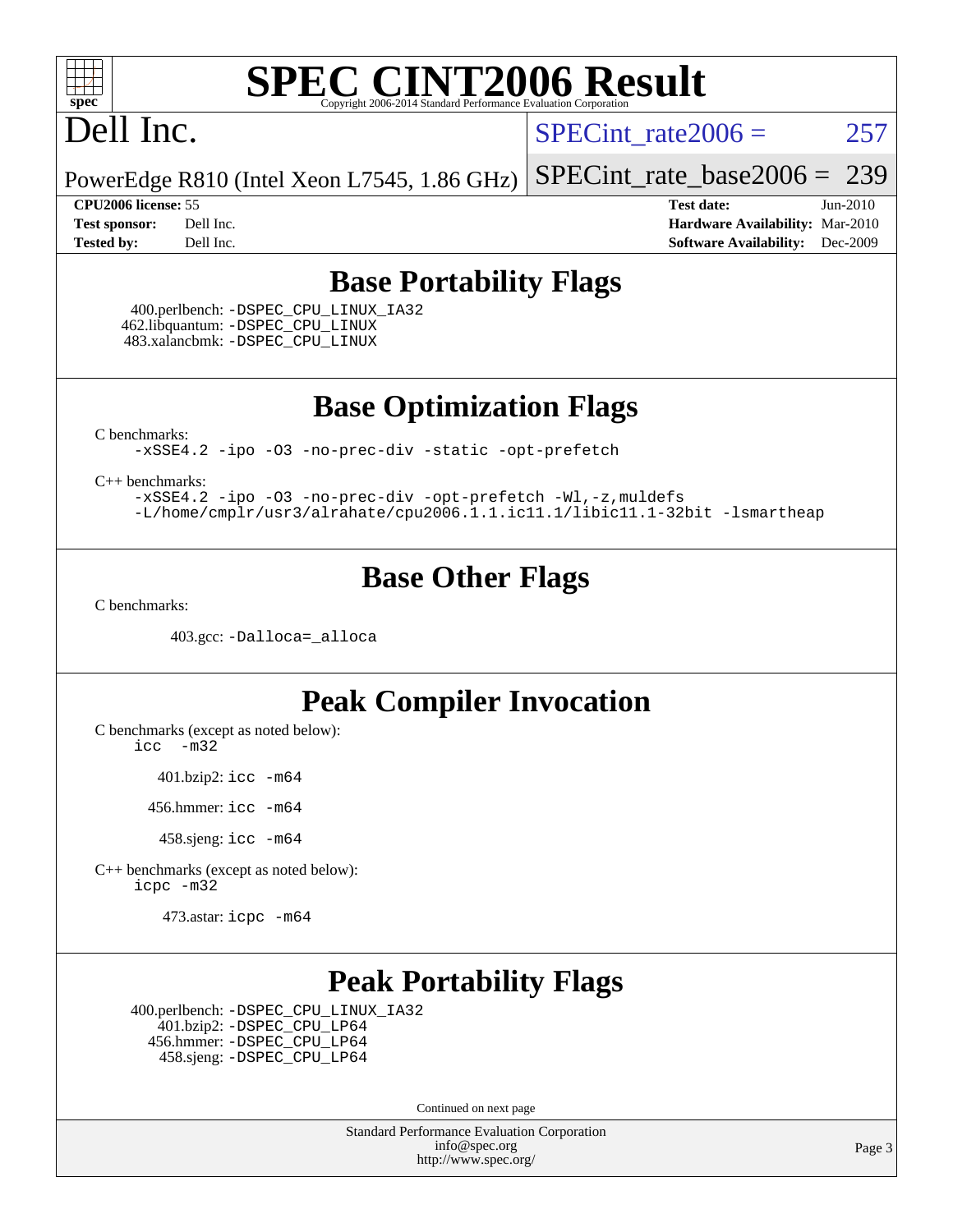

# Dell Inc.

SPECint rate $2006 = 257$ 

PowerEdge R810 (Intel Xeon L7545, 1.86 GHz) [SPECint\\_rate\\_base2006 =](http://www.spec.org/auto/cpu2006/Docs/result-fields.html#SPECintratebase2006) 239

**[CPU2006 license:](http://www.spec.org/auto/cpu2006/Docs/result-fields.html#CPU2006license)** 55 **[Test date:](http://www.spec.org/auto/cpu2006/Docs/result-fields.html#Testdate)** Jun-2010 **[Test sponsor:](http://www.spec.org/auto/cpu2006/Docs/result-fields.html#Testsponsor)** Dell Inc. **[Hardware Availability:](http://www.spec.org/auto/cpu2006/Docs/result-fields.html#HardwareAvailability)** Mar-2010 **[Tested by:](http://www.spec.org/auto/cpu2006/Docs/result-fields.html#Testedby)** Dell Inc. **[Software Availability:](http://www.spec.org/auto/cpu2006/Docs/result-fields.html#SoftwareAvailability)** Dec-2009

## **[Peak Portability Flags \(Continued\)](http://www.spec.org/auto/cpu2006/Docs/result-fields.html#PeakPortabilityFlags)**

 462.libquantum: [-DSPEC\\_CPU\\_LINUX](http://www.spec.org/cpu2006/results/res2010q3/cpu2006-20100803-12832.flags.html#b462.libquantum_peakCPORTABILITY_DSPEC_CPU_LINUX) 473.astar: [-DSPEC\\_CPU\\_LP64](http://www.spec.org/cpu2006/results/res2010q3/cpu2006-20100803-12832.flags.html#suite_peakCXXPORTABILITY473_astar_DSPEC_CPU_LP64) 483.xalancbmk: [-DSPEC\\_CPU\\_LINUX](http://www.spec.org/cpu2006/results/res2010q3/cpu2006-20100803-12832.flags.html#b483.xalancbmk_peakCXXPORTABILITY_DSPEC_CPU_LINUX)

## **[Peak Optimization Flags](http://www.spec.org/auto/cpu2006/Docs/result-fields.html#PeakOptimizationFlags)**

[C benchmarks](http://www.spec.org/auto/cpu2006/Docs/result-fields.html#Cbenchmarks):

 400.perlbench: [-xSSE4.2](http://www.spec.org/cpu2006/results/res2010q3/cpu2006-20100803-12832.flags.html#user_peakPASS2_CFLAGSPASS2_LDCFLAGS400_perlbench_f-xSSE42_f91528193cf0b216347adb8b939d4107)(pass 2) [-prof-gen](http://www.spec.org/cpu2006/results/res2010q3/cpu2006-20100803-12832.flags.html#user_peakPASS1_CFLAGSPASS1_LDCFLAGS400_perlbench_prof_gen_e43856698f6ca7b7e442dfd80e94a8fc)(pass 1) [-ipo](http://www.spec.org/cpu2006/results/res2010q3/cpu2006-20100803-12832.flags.html#user_peakPASS2_CFLAGSPASS2_LDCFLAGS400_perlbench_f-ipo)(pass 2) [-O3](http://www.spec.org/cpu2006/results/res2010q3/cpu2006-20100803-12832.flags.html#user_peakPASS2_CFLAGSPASS2_LDCFLAGS400_perlbench_f-O3)(pass 2) [-no-prec-div](http://www.spec.org/cpu2006/results/res2010q3/cpu2006-20100803-12832.flags.html#user_peakPASS2_CFLAGSPASS2_LDCFLAGS400_perlbench_f-no-prec-div)(pass 2) [-static](http://www.spec.org/cpu2006/results/res2010q3/cpu2006-20100803-12832.flags.html#user_peakPASS2_CFLAGSPASS2_LDCFLAGS400_perlbench_f-static)(pass 2) [-prof-use](http://www.spec.org/cpu2006/results/res2010q3/cpu2006-20100803-12832.flags.html#user_peakPASS2_CFLAGSPASS2_LDCFLAGS400_perlbench_prof_use_bccf7792157ff70d64e32fe3e1250b55)(pass 2) [-ansi-alias](http://www.spec.org/cpu2006/results/res2010q3/cpu2006-20100803-12832.flags.html#user_peakCOPTIMIZE400_perlbench_f-ansi-alias)

 401.bzip2: [-xSSE4.2](http://www.spec.org/cpu2006/results/res2010q3/cpu2006-20100803-12832.flags.html#user_peakPASS2_CFLAGSPASS2_LDCFLAGS401_bzip2_f-xSSE42_f91528193cf0b216347adb8b939d4107)(pass 2) [-prof-gen](http://www.spec.org/cpu2006/results/res2010q3/cpu2006-20100803-12832.flags.html#user_peakPASS1_CFLAGSPASS1_LDCFLAGS401_bzip2_prof_gen_e43856698f6ca7b7e442dfd80e94a8fc)(pass 1) [-ipo](http://www.spec.org/cpu2006/results/res2010q3/cpu2006-20100803-12832.flags.html#user_peakPASS2_CFLAGSPASS2_LDCFLAGS401_bzip2_f-ipo)(pass 2) [-O3](http://www.spec.org/cpu2006/results/res2010q3/cpu2006-20100803-12832.flags.html#user_peakPASS2_CFLAGSPASS2_LDCFLAGS401_bzip2_f-O3)(pass 2) [-no-prec-div](http://www.spec.org/cpu2006/results/res2010q3/cpu2006-20100803-12832.flags.html#user_peakPASS2_CFLAGSPASS2_LDCFLAGS401_bzip2_f-no-prec-div)(pass 2) [-static](http://www.spec.org/cpu2006/results/res2010q3/cpu2006-20100803-12832.flags.html#user_peakPASS2_CFLAGSPASS2_LDCFLAGS401_bzip2_f-static)(pass 2) [-prof-use](http://www.spec.org/cpu2006/results/res2010q3/cpu2006-20100803-12832.flags.html#user_peakPASS2_CFLAGSPASS2_LDCFLAGS401_bzip2_prof_use_bccf7792157ff70d64e32fe3e1250b55)(pass 2) [-opt-prefetch](http://www.spec.org/cpu2006/results/res2010q3/cpu2006-20100803-12832.flags.html#user_peakCOPTIMIZE401_bzip2_f-opt-prefetch) [-ansi-alias](http://www.spec.org/cpu2006/results/res2010q3/cpu2006-20100803-12832.flags.html#user_peakCOPTIMIZE401_bzip2_f-ansi-alias) [-auto-ilp32](http://www.spec.org/cpu2006/results/res2010q3/cpu2006-20100803-12832.flags.html#user_peakCOPTIMIZE401_bzip2_f-auto-ilp32)

 $403.\text{gcc: basepeak}$  = yes

 $429$ .mcf: basepeak = yes

 445.gobmk: [-xSSE4.2](http://www.spec.org/cpu2006/results/res2010q3/cpu2006-20100803-12832.flags.html#user_peakPASS2_CFLAGSPASS2_LDCFLAGS445_gobmk_f-xSSE42_f91528193cf0b216347adb8b939d4107)(pass 2) [-prof-gen](http://www.spec.org/cpu2006/results/res2010q3/cpu2006-20100803-12832.flags.html#user_peakPASS1_CFLAGSPASS1_LDCFLAGS445_gobmk_prof_gen_e43856698f6ca7b7e442dfd80e94a8fc)(pass 1) [-prof-use](http://www.spec.org/cpu2006/results/res2010q3/cpu2006-20100803-12832.flags.html#user_peakPASS2_CFLAGSPASS2_LDCFLAGS445_gobmk_prof_use_bccf7792157ff70d64e32fe3e1250b55)(pass 2) [-O2](http://www.spec.org/cpu2006/results/res2010q3/cpu2006-20100803-12832.flags.html#user_peakCOPTIMIZE445_gobmk_f-O2) [-ipo](http://www.spec.org/cpu2006/results/res2010q3/cpu2006-20100803-12832.flags.html#user_peakCOPTIMIZE445_gobmk_f-ipo) [-no-prec-div](http://www.spec.org/cpu2006/results/res2010q3/cpu2006-20100803-12832.flags.html#user_peakCOPTIMIZE445_gobmk_f-no-prec-div) [-ansi-alias](http://www.spec.org/cpu2006/results/res2010q3/cpu2006-20100803-12832.flags.html#user_peakCOPTIMIZE445_gobmk_f-ansi-alias)

 456.hmmer: [-xSSE4.2](http://www.spec.org/cpu2006/results/res2010q3/cpu2006-20100803-12832.flags.html#user_peakCOPTIMIZE456_hmmer_f-xSSE42_f91528193cf0b216347adb8b939d4107) [-ipo](http://www.spec.org/cpu2006/results/res2010q3/cpu2006-20100803-12832.flags.html#user_peakCOPTIMIZE456_hmmer_f-ipo) [-O3](http://www.spec.org/cpu2006/results/res2010q3/cpu2006-20100803-12832.flags.html#user_peakCOPTIMIZE456_hmmer_f-O3) [-no-prec-div](http://www.spec.org/cpu2006/results/res2010q3/cpu2006-20100803-12832.flags.html#user_peakCOPTIMIZE456_hmmer_f-no-prec-div) [-static](http://www.spec.org/cpu2006/results/res2010q3/cpu2006-20100803-12832.flags.html#user_peakCOPTIMIZE456_hmmer_f-static) [-unroll2](http://www.spec.org/cpu2006/results/res2010q3/cpu2006-20100803-12832.flags.html#user_peakCOPTIMIZE456_hmmer_f-unroll_784dae83bebfb236979b41d2422d7ec2) [-ansi-alias](http://www.spec.org/cpu2006/results/res2010q3/cpu2006-20100803-12832.flags.html#user_peakCOPTIMIZE456_hmmer_f-ansi-alias) [-auto-ilp32](http://www.spec.org/cpu2006/results/res2010q3/cpu2006-20100803-12832.flags.html#user_peakCOPTIMIZE456_hmmer_f-auto-ilp32)

 458.sjeng: [-xSSE4.2](http://www.spec.org/cpu2006/results/res2010q3/cpu2006-20100803-12832.flags.html#user_peakPASS2_CFLAGSPASS2_LDCFLAGS458_sjeng_f-xSSE42_f91528193cf0b216347adb8b939d4107)(pass 2) [-prof-gen](http://www.spec.org/cpu2006/results/res2010q3/cpu2006-20100803-12832.flags.html#user_peakPASS1_CFLAGSPASS1_LDCFLAGS458_sjeng_prof_gen_e43856698f6ca7b7e442dfd80e94a8fc)(pass 1) [-ipo](http://www.spec.org/cpu2006/results/res2010q3/cpu2006-20100803-12832.flags.html#user_peakPASS2_CFLAGSPASS2_LDCFLAGS458_sjeng_f-ipo)(pass 2) [-O3](http://www.spec.org/cpu2006/results/res2010q3/cpu2006-20100803-12832.flags.html#user_peakPASS2_CFLAGSPASS2_LDCFLAGS458_sjeng_f-O3)(pass 2) [-no-prec-div](http://www.spec.org/cpu2006/results/res2010q3/cpu2006-20100803-12832.flags.html#user_peakPASS2_CFLAGSPASS2_LDCFLAGS458_sjeng_f-no-prec-div)(pass 2) [-static](http://www.spec.org/cpu2006/results/res2010q3/cpu2006-20100803-12832.flags.html#user_peakPASS2_CFLAGSPASS2_LDCFLAGS458_sjeng_f-static)(pass 2)  $-prof-use(pass 2) -unroll4 -auto-ilp32$  $-prof-use(pass 2) -unroll4 -auto-ilp32$  $-prof-use(pass 2) -unroll4 -auto-ilp32$  $-prof-use(pass 2) -unroll4 -auto-ilp32$  $-prof-use(pass 2) -unroll4 -auto-ilp32$ 

462.libquantum: basepeak = yes

 464.h264ref: [-xSSE4.2](http://www.spec.org/cpu2006/results/res2010q3/cpu2006-20100803-12832.flags.html#user_peakPASS2_CFLAGSPASS2_LDCFLAGS464_h264ref_f-xSSE42_f91528193cf0b216347adb8b939d4107)(pass 2) [-prof-gen](http://www.spec.org/cpu2006/results/res2010q3/cpu2006-20100803-12832.flags.html#user_peakPASS1_CFLAGSPASS1_LDCFLAGS464_h264ref_prof_gen_e43856698f6ca7b7e442dfd80e94a8fc)(pass 1) [-ipo](http://www.spec.org/cpu2006/results/res2010q3/cpu2006-20100803-12832.flags.html#user_peakPASS2_CFLAGSPASS2_LDCFLAGS464_h264ref_f-ipo)(pass 2) [-O3](http://www.spec.org/cpu2006/results/res2010q3/cpu2006-20100803-12832.flags.html#user_peakPASS2_CFLAGSPASS2_LDCFLAGS464_h264ref_f-O3)(pass 2) [-no-prec-div](http://www.spec.org/cpu2006/results/res2010q3/cpu2006-20100803-12832.flags.html#user_peakPASS2_CFLAGSPASS2_LDCFLAGS464_h264ref_f-no-prec-div)(pass 2) [-static](http://www.spec.org/cpu2006/results/res2010q3/cpu2006-20100803-12832.flags.html#user_peakPASS2_CFLAGSPASS2_LDCFLAGS464_h264ref_f-static)(pass 2) [-prof-use](http://www.spec.org/cpu2006/results/res2010q3/cpu2006-20100803-12832.flags.html#user_peakPASS2_CFLAGSPASS2_LDCFLAGS464_h264ref_prof_use_bccf7792157ff70d64e32fe3e1250b55)(pass 2) [-unroll2](http://www.spec.org/cpu2006/results/res2010q3/cpu2006-20100803-12832.flags.html#user_peakCOPTIMIZE464_h264ref_f-unroll_784dae83bebfb236979b41d2422d7ec2) [-ansi-alias](http://www.spec.org/cpu2006/results/res2010q3/cpu2006-20100803-12832.flags.html#user_peakCOPTIMIZE464_h264ref_f-ansi-alias)

[C++ benchmarks:](http://www.spec.org/auto/cpu2006/Docs/result-fields.html#CXXbenchmarks)

 471.omnetpp: [-xSSE4.2](http://www.spec.org/cpu2006/results/res2010q3/cpu2006-20100803-12832.flags.html#user_peakPASS2_CXXFLAGSPASS2_LDCXXFLAGS471_omnetpp_f-xSSE42_f91528193cf0b216347adb8b939d4107)(pass 2) [-prof-gen](http://www.spec.org/cpu2006/results/res2010q3/cpu2006-20100803-12832.flags.html#user_peakPASS1_CXXFLAGSPASS1_LDCXXFLAGS471_omnetpp_prof_gen_e43856698f6ca7b7e442dfd80e94a8fc)(pass 1) [-ipo](http://www.spec.org/cpu2006/results/res2010q3/cpu2006-20100803-12832.flags.html#user_peakPASS2_CXXFLAGSPASS2_LDCXXFLAGS471_omnetpp_f-ipo)(pass 2) [-O3](http://www.spec.org/cpu2006/results/res2010q3/cpu2006-20100803-12832.flags.html#user_peakPASS2_CXXFLAGSPASS2_LDCXXFLAGS471_omnetpp_f-O3)(pass 2) [-no-prec-div](http://www.spec.org/cpu2006/results/res2010q3/cpu2006-20100803-12832.flags.html#user_peakPASS2_CXXFLAGSPASS2_LDCXXFLAGS471_omnetpp_f-no-prec-div)(pass 2) [-prof-use](http://www.spec.org/cpu2006/results/res2010q3/cpu2006-20100803-12832.flags.html#user_peakPASS2_CXXFLAGSPASS2_LDCXXFLAGS471_omnetpp_prof_use_bccf7792157ff70d64e32fe3e1250b55)(pass 2) [-ansi-alias](http://www.spec.org/cpu2006/results/res2010q3/cpu2006-20100803-12832.flags.html#user_peakCXXOPTIMIZE471_omnetpp_f-ansi-alias) [-opt-ra-region-strategy=block](http://www.spec.org/cpu2006/results/res2010q3/cpu2006-20100803-12832.flags.html#user_peakCXXOPTIMIZE471_omnetpp_f-opt-ra-region-strategy-block_a0a37c372d03933b2a18d4af463c1f69) [-Wl,-z,muldefs](http://www.spec.org/cpu2006/results/res2010q3/cpu2006-20100803-12832.flags.html#user_peakEXTRA_LDFLAGS471_omnetpp_link_force_multiple1_74079c344b956b9658436fd1b6dd3a8a) [-L/home/cmplr/usr3/alrahate/cpu2006.1.1.ic11.1/libic11.1-32bit -lsmartheap](http://www.spec.org/cpu2006/results/res2010q3/cpu2006-20100803-12832.flags.html#user_peakEXTRA_LIBS471_omnetpp_SmartHeap_d86dffe4a79b79ef8890d5cce17030c3)

473.astar:  $-xSSE4$ . 2(pass 2)  $-prof-gen(pass 1) -ipo(pass 2)$  $-prof-gen(pass 1) -ipo(pass 2)$  $-prof-gen(pass 1) -ipo(pass 2)$  $-prof-gen(pass 1) -ipo(pass 2)$ [-O3](http://www.spec.org/cpu2006/results/res2010q3/cpu2006-20100803-12832.flags.html#user_peakPASS2_CXXFLAGSPASS2_LDCXXFLAGS473_astar_f-O3)(pass 2) [-no-prec-div](http://www.spec.org/cpu2006/results/res2010q3/cpu2006-20100803-12832.flags.html#user_peakPASS2_CXXFLAGSPASS2_LDCXXFLAGS473_astar_f-no-prec-div)(pass 2) [-prof-use](http://www.spec.org/cpu2006/results/res2010q3/cpu2006-20100803-12832.flags.html#user_peakPASS2_CXXFLAGSPASS2_LDCXXFLAGS473_astar_prof_use_bccf7792157ff70d64e32fe3e1250b55)(pass 2) [-ansi-alias](http://www.spec.org/cpu2006/results/res2010q3/cpu2006-20100803-12832.flags.html#user_peakCXXOPTIMIZE473_astar_f-ansi-alias) [-opt-ra-region-strategy=routine](http://www.spec.org/cpu2006/results/res2010q3/cpu2006-20100803-12832.flags.html#user_peakCXXOPTIMIZE473_astar_f-opt-ra-region-strategy-routine_ba086ea3b1d46a52e1238e2ca173ed44) [-Wl,-z,muldefs](http://www.spec.org/cpu2006/results/res2010q3/cpu2006-20100803-12832.flags.html#user_peakEXTRA_LDFLAGS473_astar_link_force_multiple1_74079c344b956b9658436fd1b6dd3a8a) [-L/home/cmplr/usr3/alrahate/cpu2006.1.1.ic11.1/libic11.1-64bit -lsmartheap64](http://www.spec.org/cpu2006/results/res2010q3/cpu2006-20100803-12832.flags.html#user_peakEXTRA_LIBS473_astar_SmartHeap64_e2306cda84805d1ab360117a79ff779c)

Continued on next page

Standard Performance Evaluation Corporation [info@spec.org](mailto:info@spec.org) <http://www.spec.org/>

Page 4